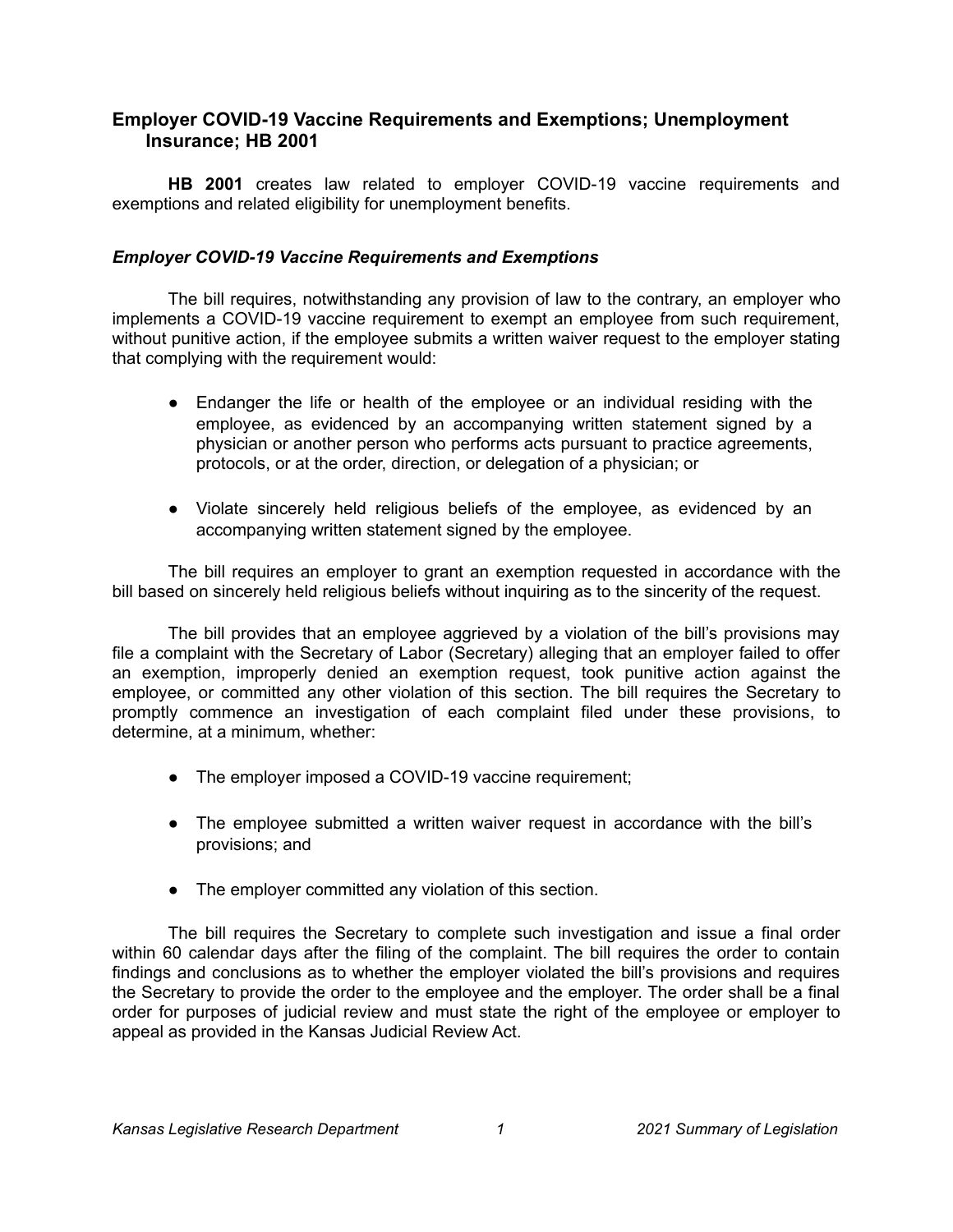If the Secretary issues a final order finding that an employer violated the bill's provisions, the bill requires the Secretary to issue an order containing such findings and provide such order to the employee, the employer, and the Attorney General.

The bill requires the Attorney General, upon receipt of such order from the Secretary, to secure enforcement of such order by filing an action in an appropriate district court to impose civil penalties. Such civil action will not be filed against an employer if the employer reinstates a terminated employee with back pay to the date that the complaint was received by the Secretary.

In such action, the court may impose a civil penalty not to exceed \$10,000 per violation for an employer with fewer than 100 employees, or \$50,000 per violation for an employer with 100 or more employees.

In determining the amount of a civil penalty for a violation, the bill permits the court to consider:

- Whether the employer knowingly and willfully violated the bill's provisions;
- Whether the employer has shown good faith in attempting to comply with the bill's provisions;
- Whether the employer has taken action to correct the violation;
- Whether the employer has been previously assessed a civil penalty for violating the bill's provisions; and
- Any other mitigating or aggravating factor that fairness or due process requires.

The bill requires all civil penalties assessed and collected under the bill's provisions to be remitted to the State Treasurer for deposit in the State Treasury to the credit of the Employment Security Fund.

For purposes of this section, the bill defines "COVID-19 vaccine," "COVID-19 vaccine requirement," "employee," "employer," "person," "physician," "punitive action," and "religious beliefs."

## *Eligibility for Unemployment Benefits*

The bill provides that an individual aggrieved by a violation of the bill's provisions who has filed a claim for benefits under the Employment Security Law and who is otherwise eligible for benefits under the Employment Security Law shall not become ineligible for benefits or be disqualified from receiving benefits on the grounds that the claimant:

● Was discharged or suspended for misconduct, if the employer's conduct in discharging or suspending such claimant was a violation of the bill's provisions; or